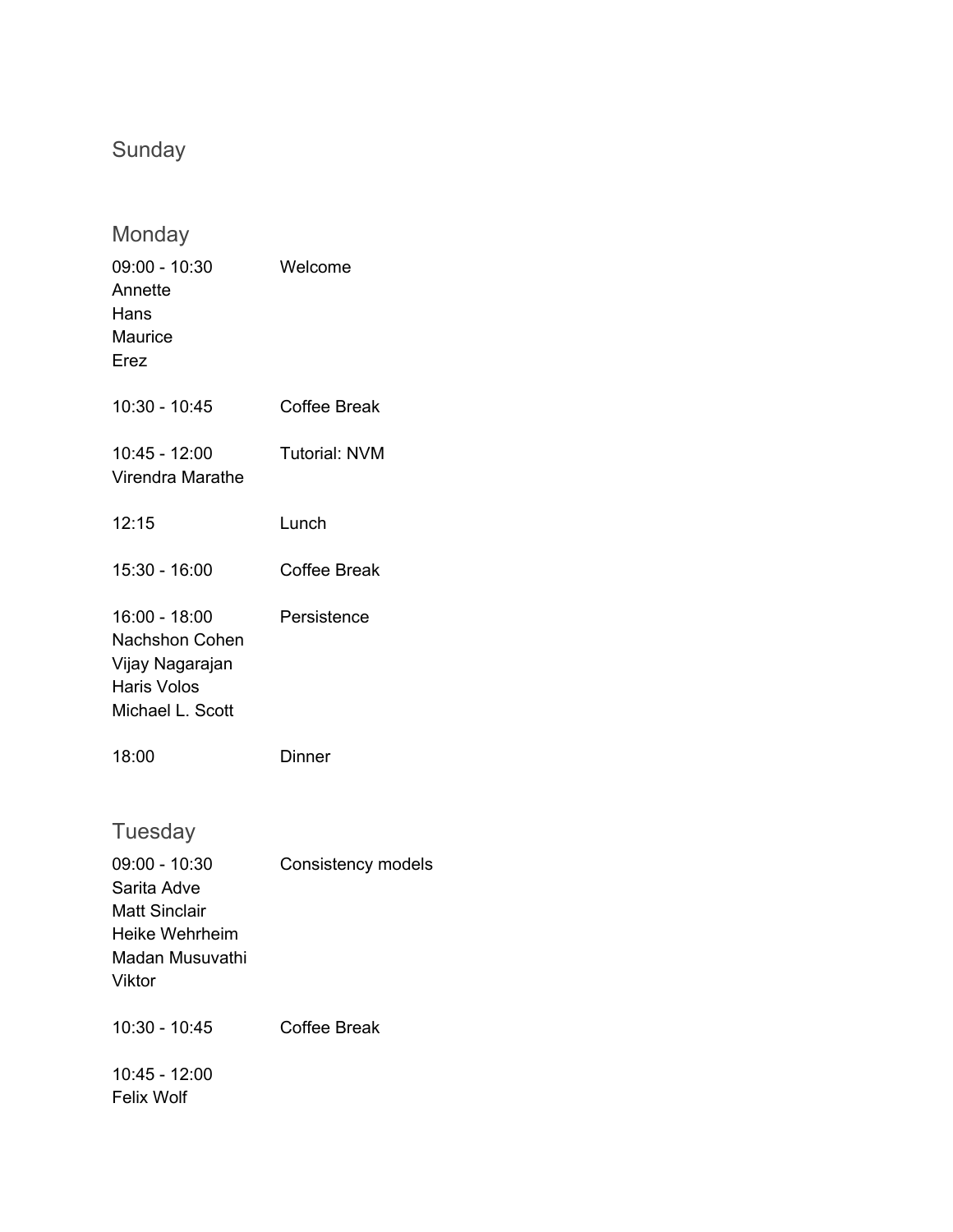| Working group 1:<br>Working group 2:                                                                                            | Distributed concurrency<br>Relaxed atomicity                       |  |
|---------------------------------------------------------------------------------------------------------------------------------|--------------------------------------------------------------------|--|
| 12:15                                                                                                                           | Lunch                                                              |  |
| $15:30 - 16:00$                                                                                                                 | <b>Coffee Break</b>                                                |  |
| $16:00 - 18:00$<br>Irina Calciu<br>Dave Dice<br>Alex Kogan<br>Petr Kuznestov<br><b>Tim Harris</b>                               | Concurrent data structures / Synchronisation mechanisms (5 people) |  |
| 18:00                                                                                                                           | <b>Dinner</b>                                                      |  |
| Wednesday                                                                                                                       |                                                                    |  |
| $09:00 - 10:30$<br>Michal Friedman<br>Deepthi<br>Maged Michael<br><b>Eliot Moss</b><br>Wiliam Leiserson<br><b>Michael Spear</b> | Programming languages / abstractions                               |  |
| $10:30 - 10:45$<br>$10:45 - 12:00$                                                                                              | <b>Coffee Break</b>                                                |  |
| Plenary discussion                                                                                                              |                                                                    |  |
| 12:15                                                                                                                           | Lunch                                                              |  |
| Excursion / Hike to Mettlach!                                                                                                   |                                                                    |  |
| 18:00                                                                                                                           | <b>Dinner</b>                                                      |  |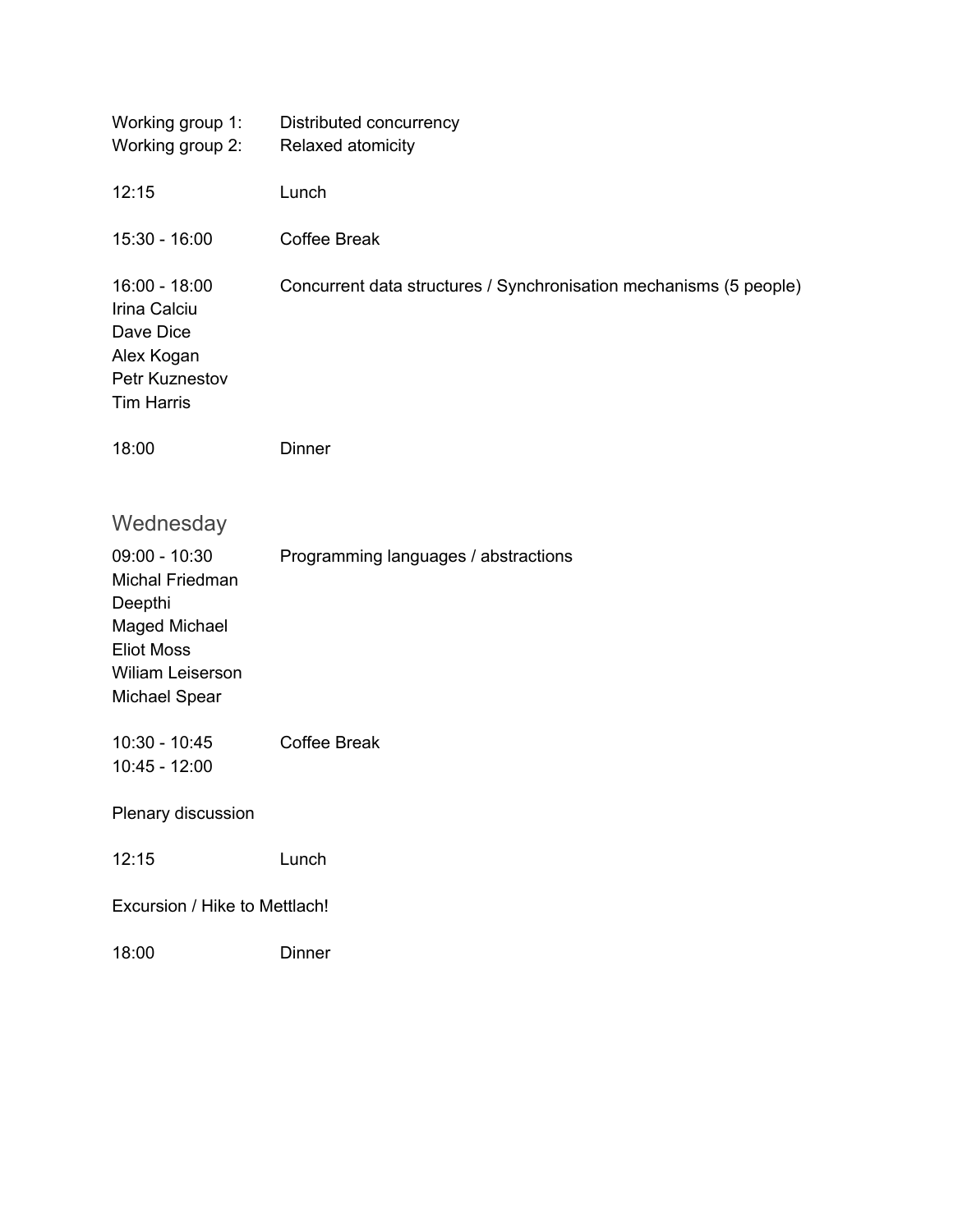**Thursday** 09:00 - 10:30 Theory / Data structures II [Chair: Erez] Naama Danny Hagit Youla Idit

| $10:30 - 10:45$<br>$10:45 - 12:00$<br>Marc Shapiro<br>Marko Rahn            | <b>Coffee Break</b>                                        |
|-----------------------------------------------------------------------------|------------------------------------------------------------|
| Working group 1:<br>Working group 2:                                        | Teaching concurrency<br>Tools and analyses                 |
| 12:15                                                                       | Lunch                                                      |
| 14:00<br>$15:30 - 16:00$                                                    | Working group: Relaxed atomicity II<br><b>Coffee Break</b> |
| 16:00 - 18:00<br>Sandyha<br>Anthony Hosking<br>Yossi Lev<br>Sebastian Wolff |                                                            |
| 18:00                                                                       | Dinner                                                     |
| Friday<br>09:00 - 10:30                                                     | Wrap-up session                                            |
| $10:30 - 10:45$<br>10:45 - 12:00<br>tbd                                     | <b>Coffee Break</b>                                        |